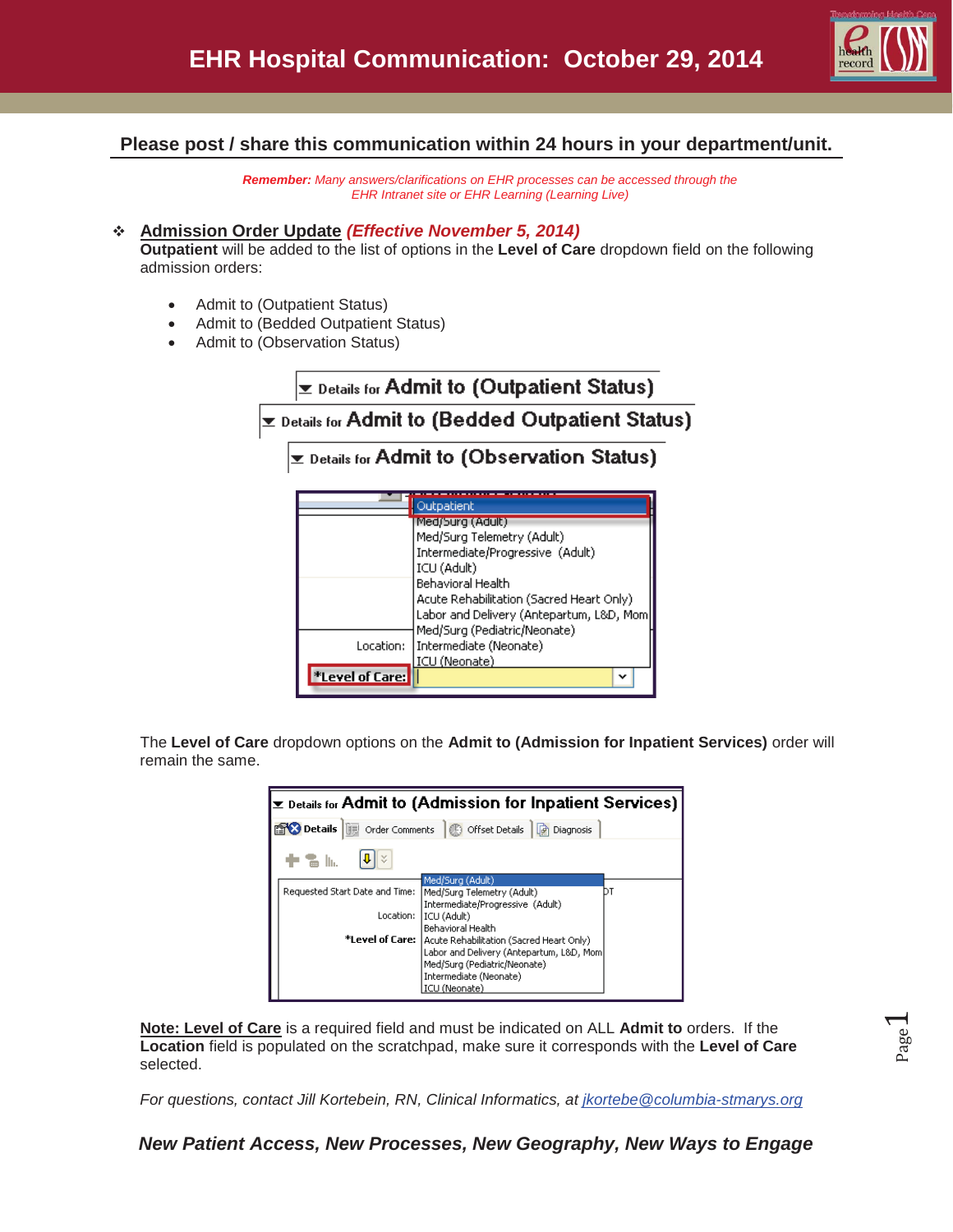

## **Bariatric Surgery Post PowerPlan** *(Effective November 3, 2014)*

Medication edits will be made to the **Bariatric Surgery Post PowerPlan** and be available beginning November 3, 2014.

*For questions, contact Sue Dugan in the Bariatric clinic or Julie Kreckow, RN, - jkreckow@columbiastmarys.org*

## **CSM Portland Protocol – ICUs Only** *(Effective November 3, 2014)*

As part of a process improvement initiative to help meet the **SCIP Quality Measure:** *Cardiac surgery patients with controlled post-op blood glucose less than or equal to 180 in the timeframe of 18-24 hours after anesthesia end time*, starting on November 3, 2014, CSM will implement The Portland Protocol to be used only on CVS open heart surgery patients at both the Milwaukee and Ozaukee campuses.

- $\triangleright$  The Portland Protocol is a set of orders for intravenous insulin infusions in hospitalized diabetic and non- diabetic patients.
- $\triangleright$  The Portland Protocol has been in use since 1992 and it has been successfully used at institutions throughout the world to control hyperglycemia.
- $\triangleright$  Since that time The Portland Protocol has been repeatedly modified and honed to provide the tightest, most efficient, and safest tight glycemic control.
- $\triangleright$  CSM will utilize the 100-150 goal range (access The Portland Protocol here) for open heart surgery patients upon admission to the ICUs post-op.

*For any further questions, please contact Paul Abegglen, Director of Critical Care at CSMM, at 414- 291-1884 or Paul.Abegglen@columbia-stmarys.org*

# **Cardiovascular Surgery (CVS) Post PowerPlan** *(Effective November 3, 2014)*

To accomodate the Portland Protocol and other updates – the following edits have been made to the **CVS Post PowerPlan**:

- ¾ Inserted the **CSM Portland Insulin Infusion Protocol** subphase
- $\triangleright$  Removed the Insulin infusion subphase
- $\triangleright$  Removed the combined Naso/Orogastric orders and replaced with the new Nasogastric and Orogastric: insertion, care/suction/removal orders
- $\triangleright$  Removed Bactroban Nasal Ointment 1 gm; replaced with mupirocin 2% ointment

*For questions, contact Julie Kreckow at Jkreckow@columbia-stmarys.org*

## **Edits to the Change Request and Enhancement Form**

Minor edits have been made to the **PRC Change Request Form**. You may find this form under the Physician Orders and Toolkits Quick Links from the CSM Intranet homepage.

| <b>Ouick Links</b>                                      |                               |                                 |                                                                                                                                     |                    | Wednesday, October 29, 2014 10:53 AM |  |
|---------------------------------------------------------|-------------------------------|---------------------------------|-------------------------------------------------------------------------------------------------------------------------------------|--------------------|--------------------------------------|--|
| NEW! - ICD-10 Resources                                 |                               | Columbia St. Mary's             |                                                                                                                                     |                    | a                                    |  |
| Conferencing                                            | <b>Home</b>                   | <b>Applications &amp; Links</b> | Departments & Resources                                                                                                             | <b>Directories</b> | <b>Policies &amp; Procedures</b>     |  |
| <b>Meaningful Use</b>                                   | <b>Role Resources</b>         | POWERPLANS AND TOOLKITS         |                                                                                                                                     |                    |                                      |  |
| Drug Shortages                                          | Unit/Department/Specialties   |                                 | <b>CAUTION - Under Construction</b><br>See Ad Rep for PowerPlans if Downtime Occurs                                                 |                    |                                      |  |
|                                                         | <b>Patient Care Resources</b> |                                 |                                                                                                                                     |                    |                                      |  |
| FHR Home                                                | Patient Through-put           |                                 |                                                                                                                                     |                    |                                      |  |
| <b>Emergency Response</b>                               | Peer Review.                  |                                 | Link to FORMS & FLOWSHITTS                                                                                                          |                    |                                      |  |
|                                                         | Nursing Home Page             | ZYNX VIEWSPACE POWERPLAN REVIEW |                                                                                                                                     |                    |                                      |  |
| Physician Call Schedules<br>Physician Orders & Toolkits |                               | Change requests:                | Contact Julie Kreckow (New design, PRC) and/or clinical nursing informatics staff for assisstance<br><b>PRC Change Request Form</b> |                    |                                      |  |

*For questions, contact Julie Kreckow at Jkreckow@columbia-stmarys.org*

*New Patient Access, New Processes, New Geography, New Ways to Engage*